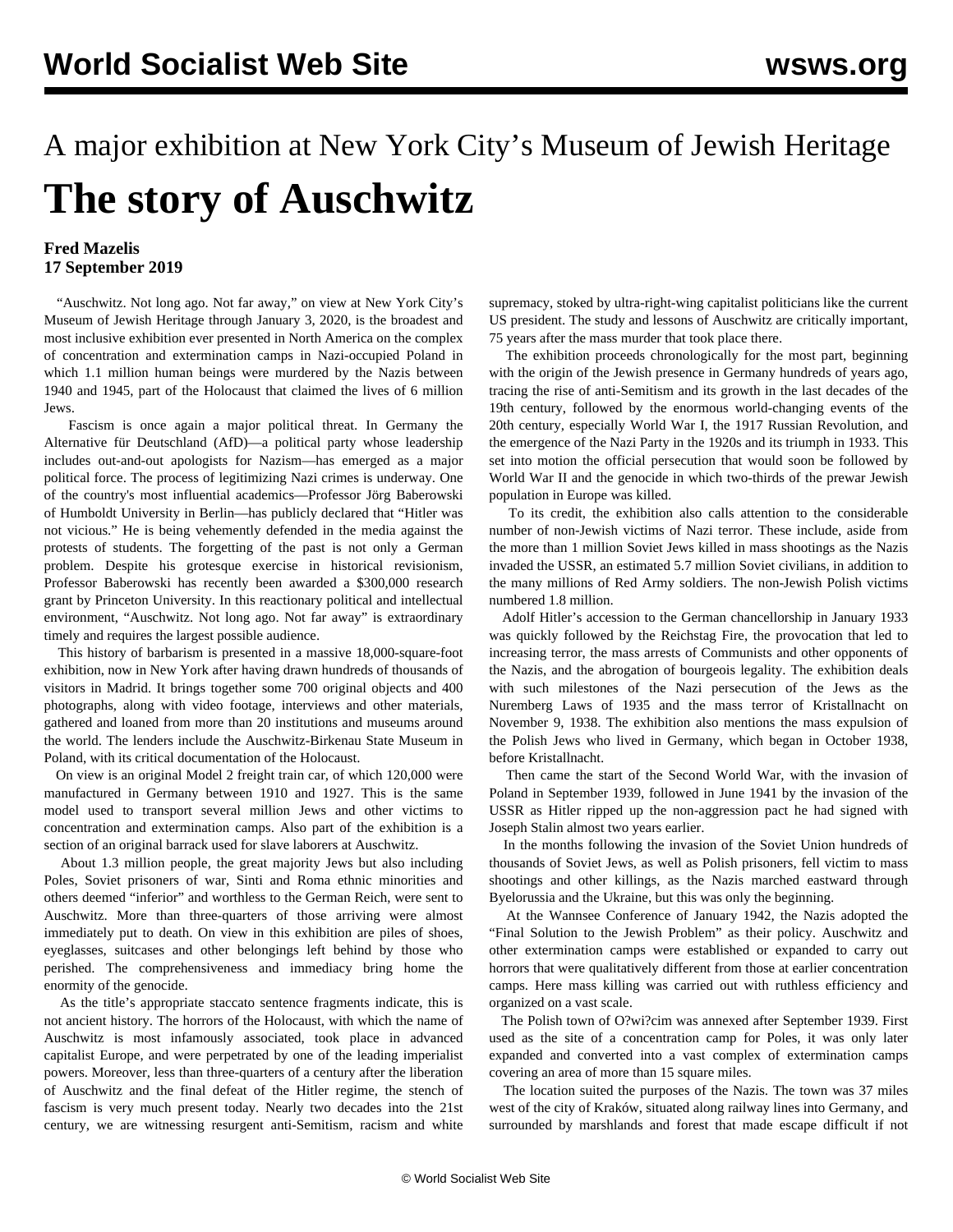impossible.

 The Auschwitz complex consisted of Camps I, II and III. Auschwitz I was built in early 1940 and used for Polish prisoners, who were subjected to forced labor, torture and murder, as the exhibition explains.

 Auschwitz II-Birkenau was built in late 1941, and it was where most of the mass killings took place, with the use of Zyklon-B poison gas. After death in the gas chambers, the bodies were burned in the crematoria, at a rate that reached 10,000 a day by 1944.

 The third part of the complex, Auschwitz III-Monowitz, not established until later in 1942, was the site of a slave labor camp run by the German chemical giant I.G. Farben. This part of Auschwitz became a way station for prisoners who, when they were so weakened they could no longer be put to work, were sent to Birkenau to be killed.

 Life and death at the Auschwitz complex is the heart of the exhibition. Separate sections deal with the selection process (which led to the gassing of most of the new arrivals), forced labor, medical experiments, resistance and life in the camp, and the death marches in the weeks leading up to the liberation of Auschwitz by the Red Army in January 1945.

 Those who arrived at Auschwitz had already endured unimaginable suffering, many of them coming from appalling conditions in ghettos or in other concentration camps. They had come on journeys of hundreds of miles, in railroad cars so packed that there was no place to sit, no way to relieve themselves, and for most of them no food or water. Some did not survive the trip.

 About 900,000 out of 1.3 million deported to Auschwitz were put to death almost immediately after their arrival. SS doctors made decisions, sometimes within seconds. The elderly and young children, as well as young mothers and the sickest and weakest prisoners, were considered unfit for slave labor and sent to one side, to the gas chambers. They were stripped of all their clothing and belongings and told that they would be taken to showers for purposes of delousing. Many, especially as the extermination campaign continued through 1943 and 1944, had no illusions as to their fate. Other Jewish prisoners were forced to put the dead bodies, including some they recognized as family members, into the crematoria as part of the so-called *Sonderkommandos* .

 A much smaller number, about 400,000, were deemed fit for work, thus surviving the first selection. While they were registered at Auschwitz, their average life expectancy was no more than weeks or a few months. They endured indescribable hunger, cold, filth and brutality, working up to 12 hours a day, subsisting on food of a quality that defies description and a quantity that made survival almost impossible. The inmates were supplied with one ragged uniform that they wore day and night. At least half of the prisoners died, either through individual executions, torture, starvation or disease. Some surviving prisoners were deported to other camps.

 As the relentless advance of the Red Army made clear that Auschwitz would soon fall to the Soviet forces, in mid-January 1945 about 60,000 surviving inmates were sent on forced marches westward into Germany. Most died along the way, some shot dead by the Nazis when they fell, unable to continue or to keep pace. When the camp was liberated days later, about 7,000 severely emaciated and ill prisoners remained, many near death.

 The Auschwitz Album, the name given to a unique photographic record of the process of enslavement and extermination at Auschwitz, was taken by one or two SS soldiers who were documenting their work, and many of these photos are displayed in the exhibition. The album, perhaps mislaid or mistakenly left behind by retreating Nazi forces, was discovered soon after the liberation of another camp by an 18-year-old survivor, Lilly Jacob. Consisting of 56 pages and 193 photos taken in May or June 1944, in the midst of the deportation of over 400,000 Hungarian Jews, the album depicts the disembarkation of prisoners, the selection process, and Jews on the way to the gas chamber. It shows "Kanada," the site within the camp where all the belongings of the dead were sorted before being shipped back to Germany.

 The exhibition also includes maps and other material showing the position of Auschwitz in the network of concentration and extermination camps. The dead at Auschwitz included 1 million Jews, 75,000 Poles, 14,000 Soviet prisoners of war, 21,000 Sinti and Roma. Another 925,000 perished at Treblinka, northeast of Warsaw; 434,000 were killed at Belzec, and 167,000 at Sobibor, to the southeast.

 The horror of Auschwitz is given literary and artistic representation in parts of the exhibition. These include some quotations from Primo Levi (1919-1987), the Italian Jewish writer and chemist who wrote *Survival at Auschwitz*, on his own escape from death; excerpts from a video interview with German Jewish writer and intellectual Hannah Arendt (1906-1975); and paintings by Felix Nussbaum (1904-1944), the German Jewish painter who died at Auschwitz. Included in the exhibition are Nussbaum's *Fear* (1941), *Self-Portrait* (1943), and *Triumph of Death* (1944), extraordinary and moving works completed while the artist was in hiding in Brussels, where he was arrested and deported to Auschwitz in the summer of 1944.

 The burning yet obvious question posed by "Auschwitz. Not long ago. Not far away" is why the Holocaust happened.

 The murderous anti-Semitism of Hitler's National Socialists was above all in the service of anticommunism. The Nazis were a product of the 20th century. Hitler's victory was possible only because of the breakdown of world capitalism, which led in turn to World War I, the successful socialist revolution in Russia, and the crisis of the 1920s, followed by the immense suffering of the Great Depression. The German bourgeoisie, which had come face to face with the threat of socialist revolution in 1918 and 1919, turned to the Nazis as a last resort to deal with the threat posed by the working class.

 The fascists utilized social demagogy, posing as the enemy of both big business and above all of communism, to whip sections of the lower middle class into a frenzy against the socialist movement. Extreme nationalism and naked terror were used to suppress the class struggle and smash the democratic rights of the working class, in the interests of German imperialism. The Jews, as elsewhere, provided a useful and effective scapegoat.

 The Nazis would not have been able to take power and smash the workers' movement, however, if not for the crisis of leadership of the proletariat. The October Revolution in Russia was only the opening shot of the world socialist revolution, but the revolution had been isolated, leading to the growth of the nationalist bureaucracy headed by Stalin. The millions-strong German working class, whose mass Social Democratic Party had been founded nearly 60 years earlier in close collaboration with Marx and Engels themselves, was trapped between the reformism of the SPD traitors, who had abandoned the principles of socialist internationalism, and the treachery of Stalinism, which was then in the final stages of betraying the 1917 Revolution, converting the Communist International into the servant of the counterrevolutionary bureaucracy in Moscow.

 Almost none of this history finds its way into the exhibition on Auschwitz. There are a few brief mentions of Hitler's anticommunism, but not of the struggle for socialism and of the mass workers' movement. The organizers of the exhibition, in showcasing prominent Jews whom they associate with "modernity," go so far as to label the founder of scientific socialism, Karl Marx, merely a "political philosopher," while Rosa Luxemburg, the towering Polish-German Marxist and leader of the revolutionary wing of the German SPD who was assassinated along with Karl Liebknecht in January 1919, is called simply a "political activist"!

 There is a similar misrepresentation of history in the section of the exhibition dealing with Jewish responses to the growth of anti-Semitism. The various answers, provided in some detail, include religious orthodoxy, emigration, conversion to Christianity, Zionism, and the Bund,